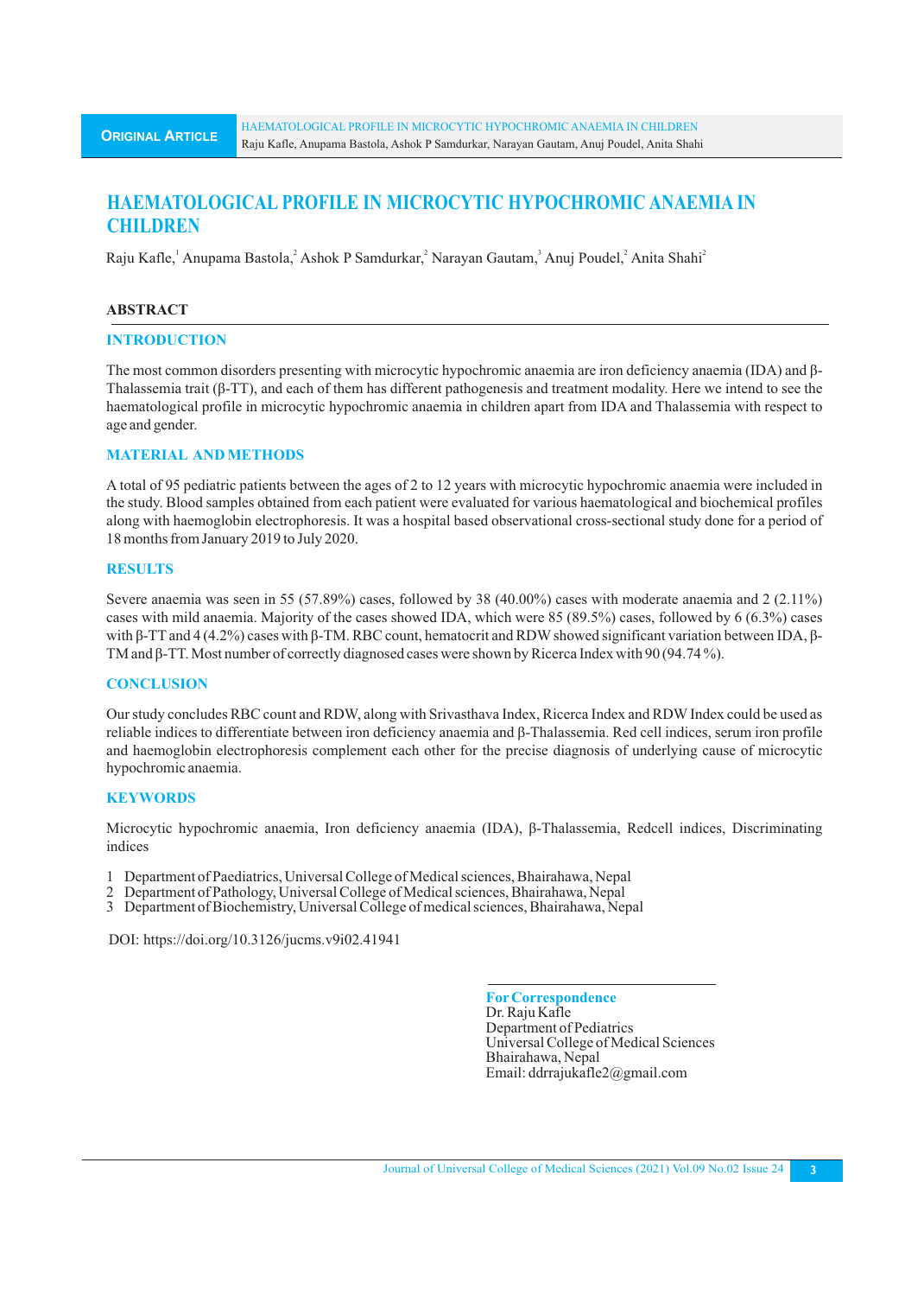HAEMATOLOGICAL PROFILE IN MICROCYTIC HYPOCHROMIC ANAEMIA IN CHILDREN Raju Kafle, Anupama Bastola, Ashok P Samdurkar, Narayan Gautam, Anuj Poudel, Anita Shahi

#### **INTRODUCTION**

Anaemia is one of the most common conditions encountered by a physician on daily basis, whether clinically apparent or not.<sup>1</sup> There are various ways of classifying anaemia, and among them classification based on size of RBCs is commonly used. The most common disorders presenting with microcytic hypochromic anaemia are iron deficiency anaemia (IDA) and β-Thalassemia trait  $(\beta - TT)$ , other common causes can be chronic diseases and lead poisoning. It has been shown that in the developing countries, 80% of the children become anemic at some point of time by the age of 18 years.<sup>4</sup> According to demographic health survey of Nepal, 2016, where 95% of 2,272 children were successfully tested, the prevalence of anaemia among children 6-59 months was  $53\%$ , which appears comparable to WHO's report on global prevalence of anaemia 2011, in South East Asian region, with 53.8%. Studies conducted in adolescents of Nepal also shows that, irrespective of gender, more than 50% are suffering from IDA.<sup>5</sup> WHO also reports decrease in anaemia by significant number, (42%) of total anemic children, if iron supplementation is adequate.<sup>6</sup>

Several red cell indices obtained from electronic cell counters have been used as the first indicators of IDA and β-Thalassemia. Definitive differential diagnosis between these is based on serum iron profile and haemoglobin electrophoresis.<sup>7</sup> However, some areas with endemic thalassemia have poor health care resources such as our region of study and hence, these tests are not readily accessible as they are deemed to be too expensive or time consuming or both.

For this matter, a number of discriminating indices have been proposed since 1970, which are simple and inexpensive tools for determining whether a blood sample is more suggestive of β-Thalassemia or IDA. Some of the commonly used discriminating indices are Mentzer Index,<sup>8</sup> Shine and LalIndex, England Fraser Index, <sup>10</sup> Srivasthava Index, <sup>11</sup> and RDW Index.<sup>12</sup> Currently, in our setting, CBC obtained from semiautomated cell counter and peripheral blood smear for RBC morphology are being used for screening microcytic hypochromic anaemia.

Several studies have been conducted, in different countries regarding reliability of discriminating indices for the definitive diagnosis of microcytic hypochromic anaemia, which have yielded variable results.<sup>13-15</sup> Our study hopes to find reliable discriminating indices for diagnosis of microcytic hypochromic anaemia in Western region of Nepal for providing with a simple and cost-effective method for definitive diagnosis. Nepal being a Southeast Asian country, falls in underdeveloped part of the world. The people of Nepal do not have easy access to health facilities and are not always able to afford expensive investigations. So, our study also aims to determine a reliable index for confirmatory diagnosis of microcytic hypochromic anaemia, using commonly available red cell indices.

## **MATERIAL AND METHODS**

Total 95 Patients aged 2 to 12 years attending the OPD/IPD of Department of Pediatrics of UCMS-TH Bhairahawa, Nepal, presenting with microcytic hypochromic anaemia, confirmed by CBC and PBS were selected for study from January 2019 to June 2020. This was a hospital based, observational crosssectional study. On the ground of wide variation in prevalence of anaemia in Nepal among the different age group of children, the proportion of microcytic hypochromic anaemia was taken as 43.4%, based on the study done in Eastern part of Nepal.<sup>16</sup> With adjusted minimum sample size, at  $95\%$ confidence interval 90 is the sample size here we took 95 cases.

Peripheral smear with dimorphic picture, history of blood transfusion within past two months and children on hematinic and other types of anaemia except microcytic hypochromic anaemia were excluded from study. The study was approved by institutional research committee (IRC) of UCMS-TH (UCMS/IRC/234/18). Written and verbal informed consents were obtained in each case from the guardian or the primary care taker who agreed for the study. Seven discriminating red cell indices were calculated using predetermined formulas for each case. Anaemia was categorized into mild, moderate and severe based on WHO.

Clinical diagnosis of all cases of microcytic hypochromic anaemia were taken and findings were noted. Specific variables were defined for proper evaluation. Every case was reported by a pathologist, using Olympus BX-53 microscope. Biochemical investigations were performed whenever indicated. Reference values for serum iron and other iron panel study were taken as standard value for male and female.<sup>17</sup>

Reference normal values of HbA, HbA2 and HbF were taken as<sup>18</sup>: HbA: >95%, HbA2: 2-3%, HbF: <1. Age, gender, laboratory investigations (Hb, RBC count, Haematocrit, MCV, MCH, MCHC, RDW, PBS, Serum Iron profile, HB electrophoresis) were the study variables. SPSS version 25 was used for analysis of data. For descriptive statistics, frequency, percentage, mean and Standard Deviation (S.D.) were calculated. Categorical data were compared by chisquare test. ANOVA test and independent t-test were applied to analyze the association between variables at 95% Confidence Interval (CI). Level of significance for all analytical tests was set at  $0.05$  and *p* value  $\leq 0.05$  was considered significant.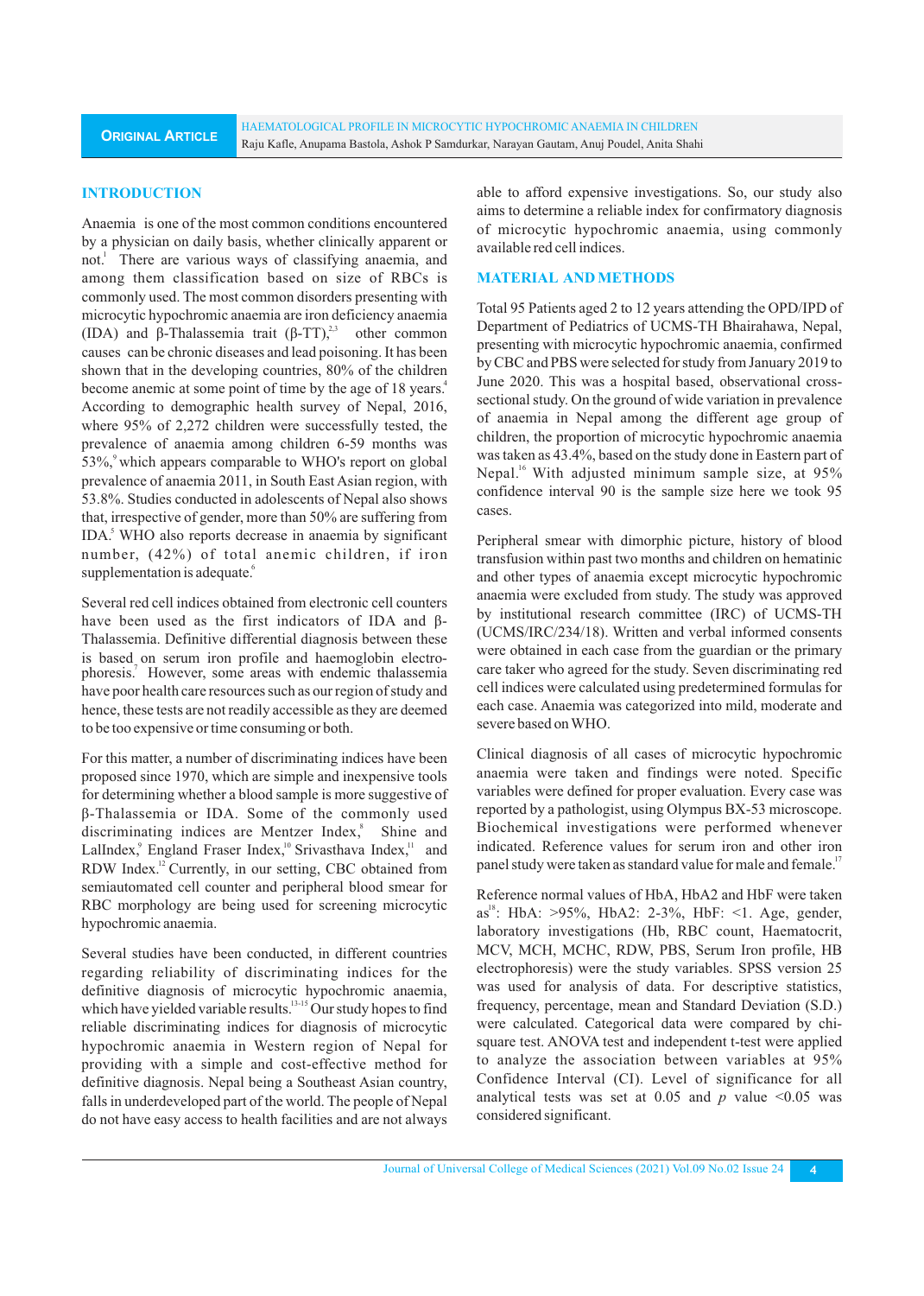#### **RESULTS**

A total of 95 patients aged 2-12 years, with microcytic hypochromic anaemia were evaluated with CBC, PBS, serum iron profile and haemoglobin electrophoresis along with proper clinical details; 52 (54.7%) cases were between age group 2-6 years and 43 (45.3%) cases were in between 6-12 years; majority of cases were males with 51 (53.7%), male to female ratio was 1.16:1.

## **A. HEMATOLOGICALPARAMETERS**

#### **I) Severity of anaemia**

Based on WHO criteria for mild, moderate and severe anemia, according to age, majority of the cases in our study were noted to have severe anaemia, seen in 55 (57.89%) cases. Case distribution according to severity of anaemia in different age group is shown in Table 1. In this study, least Hb was 2.4 gm/dl, seen in a 5-year-old female, eventually diagnosed as IDA. Maximum Hb was 10.71 gm/dl, of 9-year-old female, also diagnosed as IDA.

## **Table 1. Case distribution according to severity of anaemia (N=95)**

| Severity of anaemia                  | Age groups (years) |                          |          | Total      |
|--------------------------------------|--------------------|--------------------------|----------|------------|
|                                      | $<$ 5 years        | 5-11 years               | 12 years | $n$ (%)    |
| Mild anaemia n $(\% )$               | 2(2.11)            | $\overline{\phantom{a}}$ |          | 2(2.11)    |
| Moderate anaemia n $(\%)$            | 12(12.63)          | 21(22.11)                | 5 (5.26) | 38 (40.00) |
| Severe anaemia n (%)                 | 13 (13.68)         | 40(42.10)                | 2(2.11)  | 55 (57.89) |
| Total $n$ $\left(\frac{9}{6}\right)$ | 27(28.42)          | 61(64.21)                | 7(7.37)  | 95 (100)   |

#### **II) Mean Corpuscular Volume (MCV)**

In this study, minimum MCV found was 38.7 fl, in a 9-yearold female, diagnosed as IDA and maximum MCV noted was 80.4 fl, in a 5 years male, diagnosed as β-TM. Similar pattern was seen for MCH, MCHC.

Out of 95 cases studied, 82 (86.3%) cases had RDW  $>14$ , whereas, 13 (13.7%) cases had RDW <14. Minimum RDW noted was 12%, seen in a 5-year-old male patient, diagnosed as β-TM and maximum RDW noted was 24%, seen in a 3 year-old female patient, diagnosed as IDA.

## **III) Serum Iron panel and Hematological variables**

Out of 95 cases, 81 (85.2%) had low ferritin level, Similar pattern was seen with total iron binding capacity (TIBC), total serum iron, and transferrin saturation. Analysis of haematological variables according to age is as shown in Table 2.

| Table 2. Analysis of haematological variables according to |
|------------------------------------------------------------|
| $age(N=95)$                                                |

| Haematological                 | Age (years)        |                    | Total              | <i>p</i> value |
|--------------------------------|--------------------|--------------------|--------------------|----------------|
| variables<br>(Mean $\pm$ S.D.) | 2-6 years          | 7-12 years         | (Mean $\pm$ S.D.)  |                |
| $Hb$ (gm/dl)                   | $6.74 \pm 2.19$    | $7.11 \pm 2.11$    | $6.91 \pm 2.14$    | 0.461          |
| RBC count $(10^{12}/I)$        | $3.22 + 1.22$      | $3.48 \pm 0.85$    | $3.34 \pm 1.06$    | 0.022          |
| Hematocrit $(\%)$              | $19.85 \pm 7.10$   | $22.90 \pm 5.69$   | $21.23 \pm 6.61$   | 0.046          |
| MCV(f)                         | $62.72 \pm 8.40$   | $61.90 \pm 9.31$   | $62.35 \pm 8.74$   | 0.830          |
| $MCH$ (pg)                     | $19.03 \pm 3.71$   | $18.66 \pm 2.94$   | $18.86 \pm 3.35$   | 0.025          |
| $MCHC$ (gm/dl)                 | $25.02 \pm 4.19$   | $29.50 \pm 1.59$   | $27.05 \pm 3.94$   | 0.0001         |
| $RDW (\% )$                    | $16.19 \pm 2.88$   | $17.15 \pm 1.74$   | $16.63 \pm 2.45$   | 0.040          |
| Serum Iron (µg/dl)             | $46.45 \pm 66.88$  | $35.29 \pm 45.06$  | $41.40 \pm 57.71$  | 0.102          |
| $T\text{IBC}$ ( $\mu$ g/dl)    | $405.58 \pm 60.88$ | $415.14 \pm 41.43$ | $409.91 \pm 52.64$ | 0.075          |
| Ferritin (ng/dl)               | $37.34 \pm 87.70$  | $22.33 \pm 71.13$  | $30.55 \pm 80.14$  | 0.184          |
| <b>Transferrin</b>             | $14.63 \pm 28.55$  | $9.94 \pm 16.91$   | $12.51 \pm 23.86$  | 0.086          |
| Saturation (%)                 |                    |                    |                    |                |

# **B. ASSOCIATION OF PERIPHERAL SMEAR FINDING WITH DIAGNOSIS OF MICRO CYTIC HYPOCHROMIC ANAEMIA**

In this study, on microscopic examination of each peripheral smear, poikilocytosis was found in the form of tear drop cells, target cells and elliptocytes. There was significant variation with presence of tear drop cells (*p* value<0.05).

On poikilocytosis examination in cases, tear drop cells were seen in 78 (82.11%) cases, where majority of cases with tear drop cells were IDA, with 74 (77.90%) cases. There was significant variation in distribution of number of nRBCs/100 WBCs counted in peripheral smears.

## **C. HAEMOGLOBIN ELECTROPHORESIS**

#### **i) Variants of haemoglobin**

When haemoglobin electrophoresis was done in suspected β-Thalassemia cases, out of 10 cases, low HbA (<90%) was found in all 10 (100%) cases. HbA2 was increased  $(>3%)$  in 6  $(60\%)$  cases and was normal  $(1-3\%)$  in 4  $(40\%)$  cases whereas HbF was increased  $(>1\%)$  in all 10 (100%) cases.

#### **ii) Mean value of haemoglobin variants in β-TM and β-TT**

Among the 10 cases of β-Thalassemia, mean HbA and HbA2 varied significantly in between β-TM and β-TT (p value<0.05), whereas there was no significant variation of HbF (*p* value>0.05). When t-test was applied, mean HbA was highest in β-TT as compared to β-TM (*p* value=0.049). Mean HbA2 was higher in β-TT as compared to β-TM (*p* value=0.0370).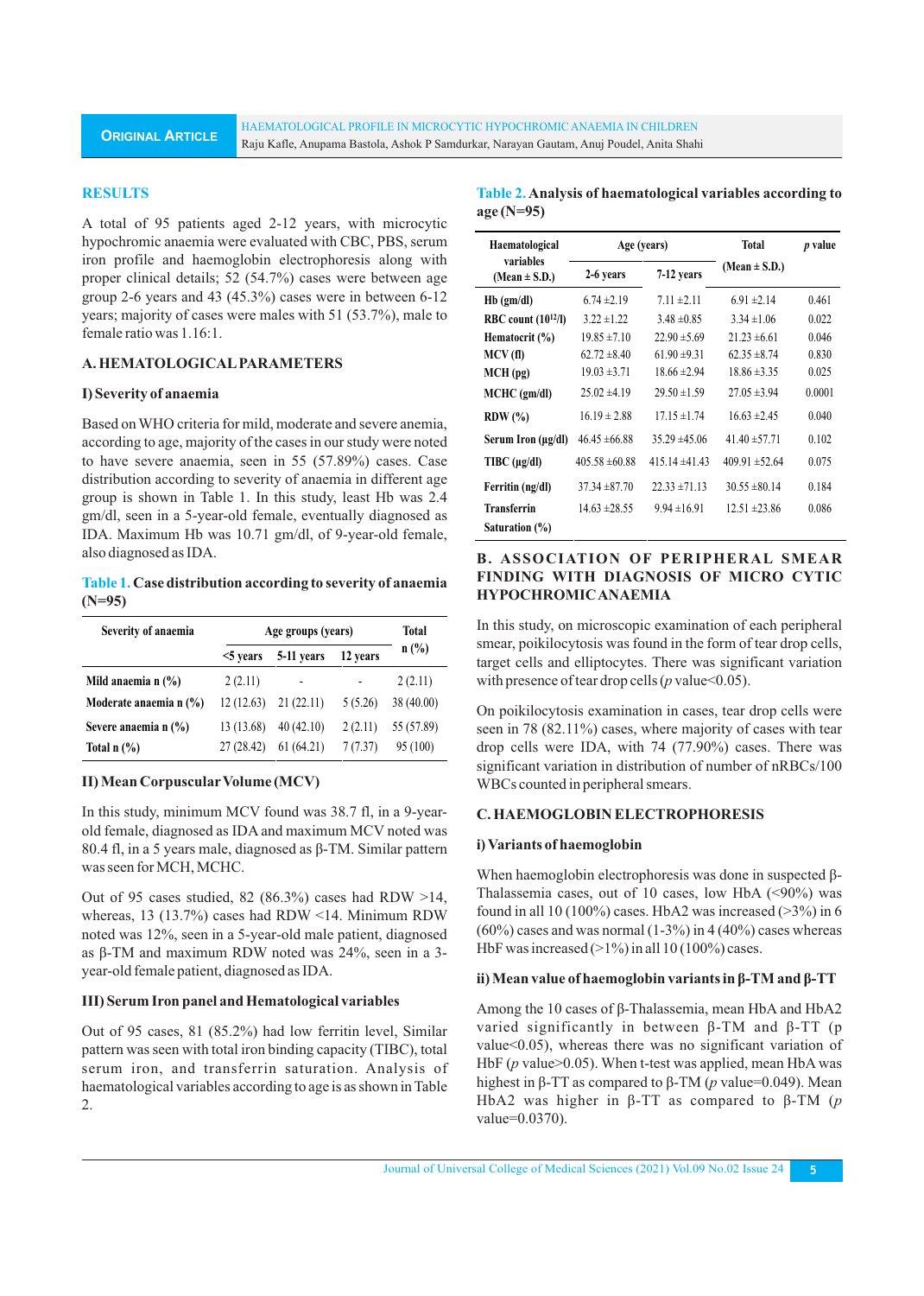## **D. DISCRIMINATING INDICES**

In present study, while calculating the discri minating indices, the maximum number of correctly diagnosed cases were shown by Ricerca Index with 90 (94.74%) cases, followed by Mentzer Index with 89 (93.68%) cases. In this study, only Srivasthava Index showed 100% sensitivity for diagnosing β Thalassemia, 100% specificity for diagnosing IDA, 100% positive predictive value for IDA and 100% negative predictive value for β-Thalassemia.

## **DISCUSSION**

This study explored the utility of different haematological parameters, serum iron profile, haemoglobin electrophoresis, peripheral smear and red cell indices in the diagnosis of microcytic hypochromic anaemia and their diagnostic accuracy. In this present study, pediatric age group patients were included aged 2-12 years with slight majority of them were between the ages of 2 to 6 years making 54.7% of the total cases. This finding is similar to the age distribution seen in the study done by Ghosh A et  $al<sup>19</sup>$  where, the largest number of patients with microcytic hypochromic anaemia was 1-6 years age group.

Majority of the cases (89.5%) showed microcytic hypochromic anaemia due to iron deficiency, followed by β-Thalassemia trait (6.3%) and β-Thalassemia major (4.2%). This finding is similar to the finding in the study conducted by Looker AC et al,<sup>20</sup> who found that IDA was more prevalent in children as compared to β-Thalassemia. This is an expected observation as early childhood is a period of rapid growth and depletion of blood iron.

In present study, mean RBC count, hematocrit and RDW vary significantly between IDA, β-TM and β-TT, whereas, mean haemoglobin, MCV, MCH and MCHC did not show significant variation among IDA, β-TM and β-TT. Study by Viswanath D et  $a^{\mu}$  found that RDW was highly sensitive in detecting IDA. These findings are similar to our study, where RDW was found to be statistically significant to discriminate between IDAand β Thalassemia.

#### **RED CELLINDICES AND THEIR USES**

Regarding discriminating indices, in this study, the greatest number of correctly diagnosed cases was shown by Ricerca Index with 90 (94.74 %) cases followed by Mentzer Index (93.68%). These inter-population differences in validity of different indices for discrimination of β-Thalassemia trait from iron deficiency could be due to the differences of molecular spectrum of β-Thalassemia disorders in various countries.

#### **CONCLUSION**

In conclusion, Hb electrophoresis, serum iron profile, and red cell indices are complementary to each other in the precise diagnosis of microcytic hypochromic anaemia of varied etiology. Our study reinforces the usefulness of haematological profile in the diagnosis of microcytic hypochromic anaemia in children and accurate identification of its cause. In spite of relative increased cost, such investigations can be invaluable for prompt and accurate diagnosis of microcytic hypochromic anaemia in children so that appropriate therapy can be instituted at the earliest.

#### **CONFLICTOFINTEREST**

None

#### **REFERENCES**

- 1. Boopathy T, Subathra J, Sangeetha N, Karthika VV. Haematological profile in microcytic hypochromic anaemia in children. IOSR J Dent Med Sci. 2017;16(1):100–4.
- 2. Borgna-Pignatti C, Galanello R. Thalassemias and related disorders: quantitative disorders of hemoglobin synthesis. In: Greer JP, Arber DA, Glader B, List AF, Means RTJ, Paraskevas F, et al., editors. Wintrobe's Clinical Hematology. 13th ed. Lippincott Williams and Wilkins; 2014. p. 862–913.
- 3. Wharton B a. Iron deficiency in children: detection and prevention. Br J Haematol. 1999;106(2):270–80.
- 4. Irwin JJ, Kirchner JT. Anemia in children. Am Fam Physician. 2001;64(8):1379–86.
- 5. Baral KP, Onta SR. Prevalence of anemia amongst adolescents in Nepal: a community based study in rural and urban areas of Morang District. Nepal Med Coll J. 2009;11(3):179–82.
- 6. WHO. The global prevalence of anaemia in 2011. Geneva, Switzerland; 2015.
- 7. Vehapoglu A, Ozgurhan G, Demir AD, Uzuner S, Nursoy MA, Turkmen S, et al. Hematological indices for differential diagnosis of beta thalassemia trait and iron deficiency anemia. Anemia. 2014;2014:1–7.
- 8. Mentzer WCJ. Differentiation of iron deficiency from thalassemia trait. Lancet. 1973;1:882.
- 9. Shine I, Lal S. A strategy to detect beta-thalassaemia minor. Lancet. 1977;1:692– 4.
- 10. England JM, Fraser PM. Differentiation of Iron Deficiency From Thalassæmia Trait By Routine Blood-Count. Lancet. 1973;1:449–52.
- 11. Srivastava PC. Differentiation of thalassemia minor from iron deficiency. Lancet. 1973;2:155–6.